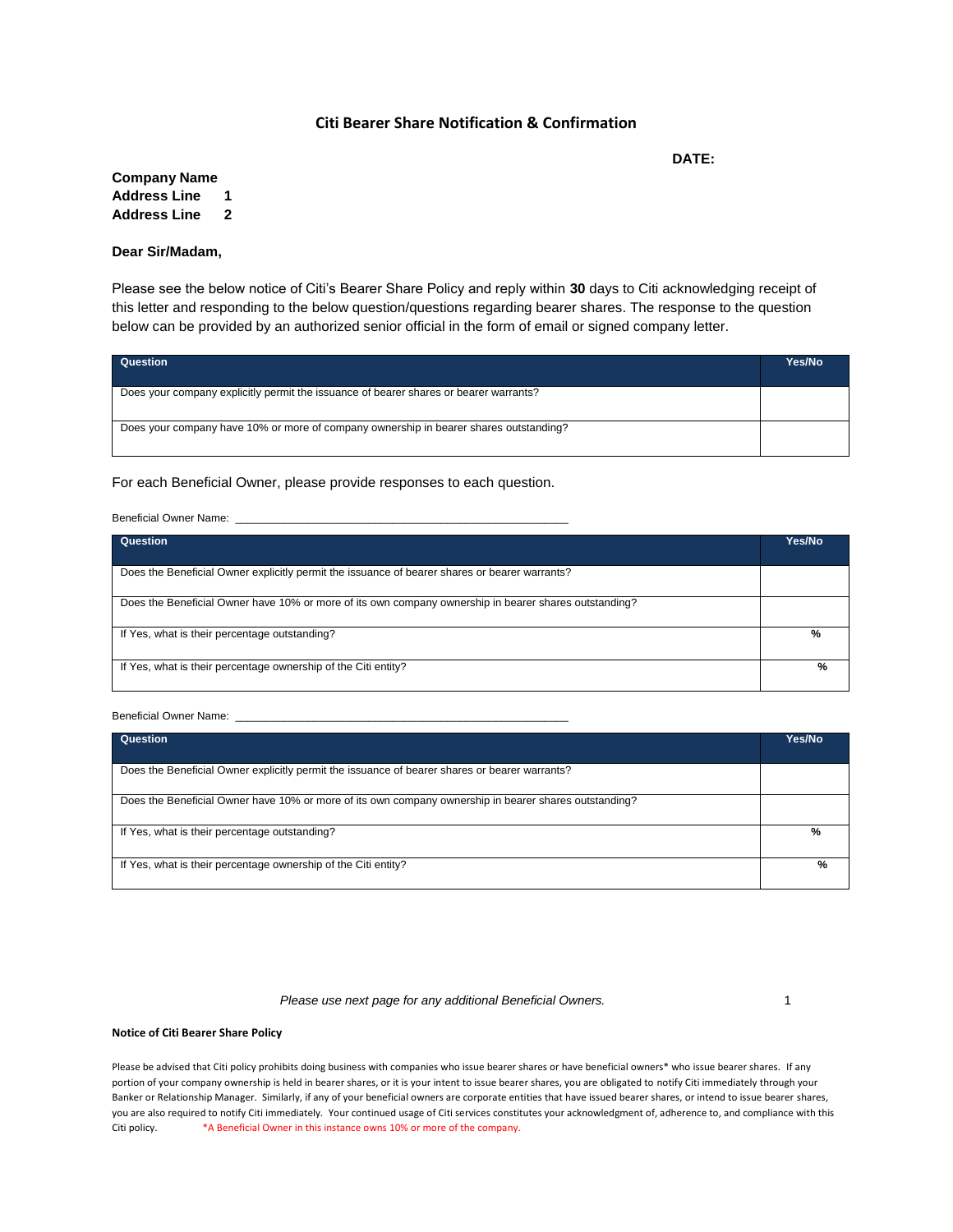# **citibank**

Beneficial Owner Name: \_\_\_\_\_\_\_\_\_\_\_\_\_\_\_\_\_\_\_\_\_\_\_\_\_\_\_\_\_\_\_\_\_\_\_\_\_\_\_\_\_\_\_\_\_\_\_\_\_\_\_\_\_\_\_

| Question                                                                                              | Yes/No |
|-------------------------------------------------------------------------------------------------------|--------|
| Does the Beneficial Owner explicitly permit the issuance of bearer shares or bearer warrants?         |        |
| Does the Beneficial Owner have 10% or more of its own company ownership in bearer shares outstanding? |        |
| If Yes, what is their percentage outstanding?                                                         | %      |
| If Yes, what is their percentage ownership of the Citi entity?                                        | %      |

#### Beneficial Owner Name: \_\_\_

| Question                                                                                              | Yes/No |
|-------------------------------------------------------------------------------------------------------|--------|
| Does the Beneficial Owner explicitly permit the issuance of bearer shares or bearer warrants?         |        |
| Does the Beneficial Owner have 10% or more of its own company ownership in bearer shares outstanding? |        |
| If Yes, what is their percentage outstanding?                                                         | %      |
| If Yes, what is their percentage ownership of the Citi entity?                                        | %      |

#### Beneficial Owner Name: \_\_\_\_\_\_\_\_\_\_\_\_\_\_\_\_\_\_\_\_\_\_\_\_\_\_\_\_\_\_\_\_\_\_\_\_\_\_\_\_\_\_\_\_\_\_\_\_\_\_\_\_\_\_\_

| Question                                                                                              | Yes/No |
|-------------------------------------------------------------------------------------------------------|--------|
|                                                                                                       |        |
| Does the Beneficial Owner explicitly permit the issuance of bearer shares or bearer warrants?         |        |
|                                                                                                       |        |
| Does the Beneficial Owner have 10% or more of its own company ownership in bearer shares outstanding? |        |
| If Yes, what is their percentage outstanding?                                                         | %      |
| If Yes, what is their percentage ownership of the Citi entity?                                        | %      |

# Beneficial Owner Name: \_\_\_

| Question                                                                                              | Yes/No |
|-------------------------------------------------------------------------------------------------------|--------|
|                                                                                                       |        |
| Does the Beneficial Owner explicitly permit the issuance of bearer shares or bearer warrants?         |        |
|                                                                                                       |        |
| Does the Beneficial Owner have 10% or more of its own company ownership in bearer shares outstanding? |        |
| If Yes, what is their percentage outstanding?                                                         | %      |
| If Yes, what is their percentage ownership of the Citi entity?                                        | %      |

# Beneficial Owner Name: \_\_\_\_\_\_\_\_\_\_\_\_\_\_\_\_\_\_\_\_\_\_\_\_\_\_\_\_\_\_\_\_\_\_\_\_\_\_\_\_\_\_\_\_\_\_\_\_\_\_\_\_\_\_\_

| Question                                                                                              | Yes/No        |
|-------------------------------------------------------------------------------------------------------|---------------|
| Does the Beneficial Owner explicitly permit the issuance of bearer shares or bearer warrants?         |               |
| Does the Beneficial Owner have 10% or more of its own company ownership in bearer shares outstanding? |               |
| If Yes, what is their percentage outstanding?                                                         | $\frac{0}{0}$ |
| If Yes, what is their percentage ownership of the Citi entity?                                        | %             |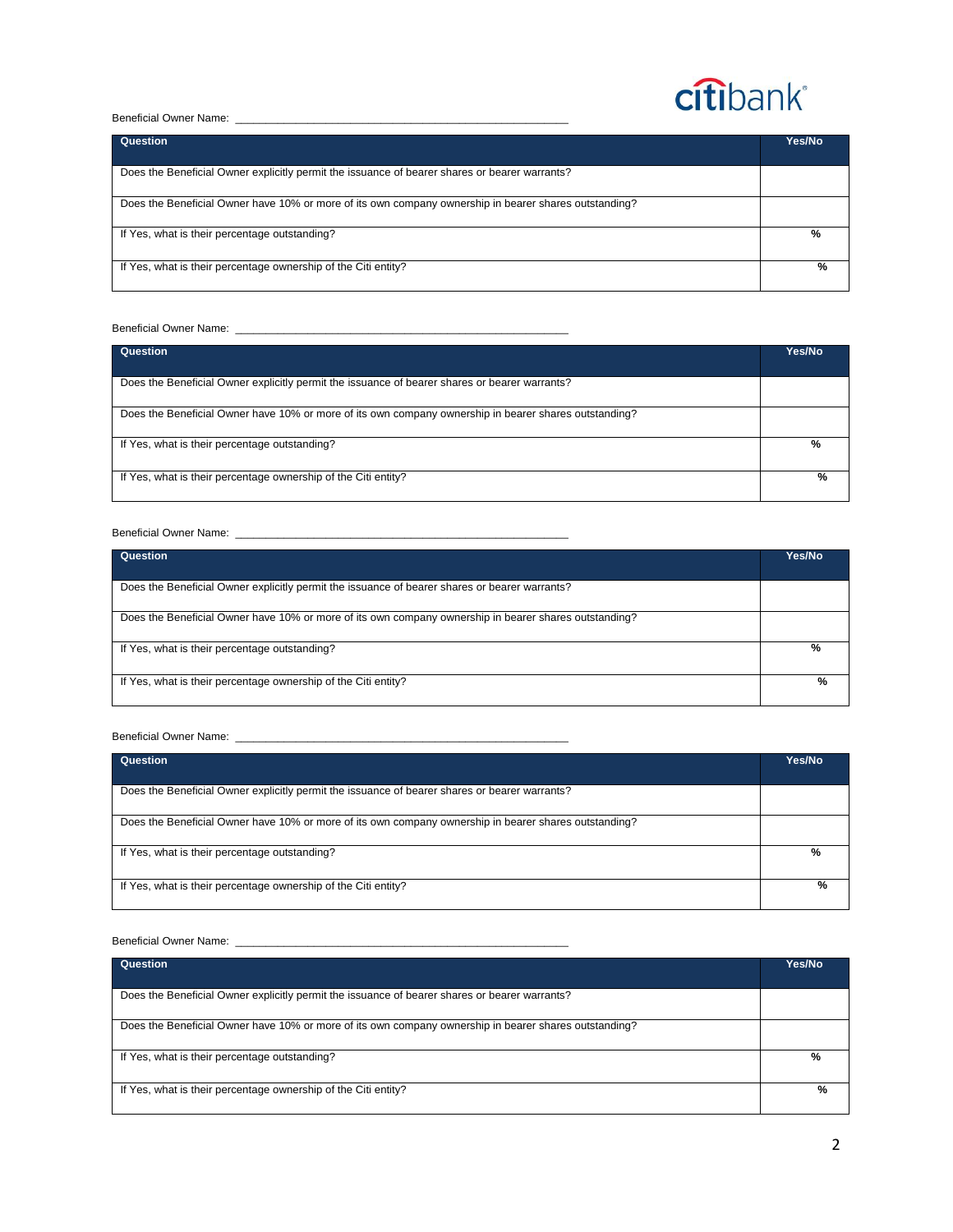

# **Beneficial Ownership Declaration Form**

*(Execution by International Business Corporation/Private Investment Company only)*

To: Citibank Singapore Limited ("Citibank")

In connection with the account(s) opened under the name of

 ("the company") with Citibank, I/we the undersigned HEREBY CERTIFY that specified below is/are the ultimate beneficial owner(s) of all of the outstanding shares of the company.

I /WE FURTHER CERTIFY AND AGREE (select one):

 $\Box$  that the company is not authorized to issue bearer shares.

 $\Box$  that if the company is authorized to issue any "bearer" share, it has not issued and does not maintain any outstanding bearer share and will not issue any "bearer" share so long as it maintains an account at Citibank. I/We understand that Citibank does not agree to provide banking services to any company that issues bearer shares.

# I/WE FURTHER CERTIFY AND AGREE:

- that if the company has beneficial owners that own 10% or more of the company, that the beneficial owner or parent company does not maintain any outstanding bearer shares, and
- that I/we will promptly provide written notification to Citibank of any change in ownership of the company and of any change to the statements/information provided in this document within 1 month of such change.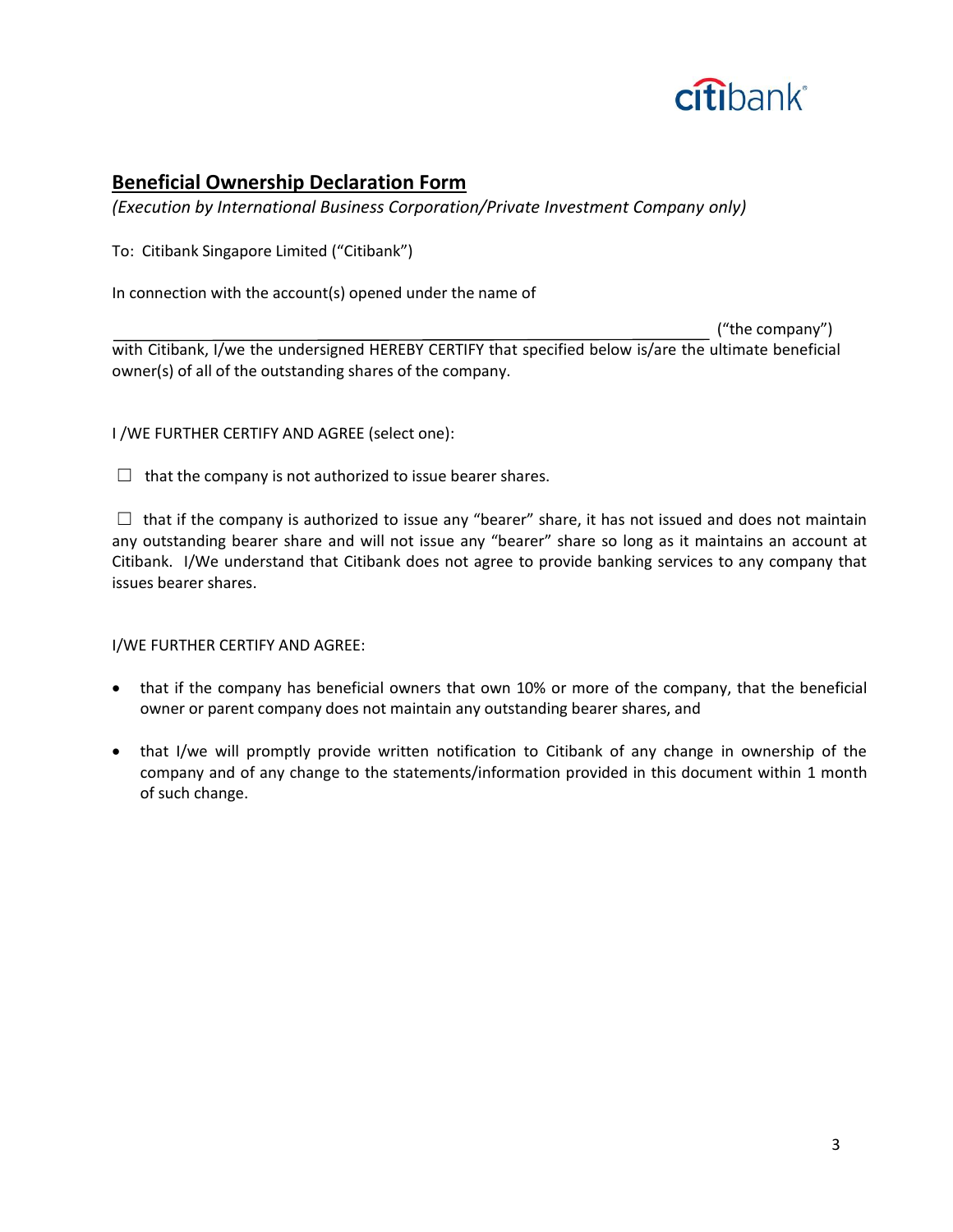

| No.            | <b>Ultimate Beneficial Owner(s)</b>    | <b>Demographics</b>        | <b>Identification Information</b> |
|----------------|----------------------------------------|----------------------------|-----------------------------------|
|                | Last Name, First Name, Middle Name     | Date of Birth              | ID Type                           |
|                |                                        | US TIN/SSN (if applicable) | <b>ID Number</b>                  |
|                |                                        | Country of Citizenship     | <b>Issuing Country</b>            |
| 1              | % of Ownership                         | Address                    | Date Issued                       |
|                | If Corporation, Number of Shares Owned |                            | <b>Expiration Date</b>            |
|                | <b>Business Title/Occupation</b>       |                            |                                   |
|                | Last Name, First Name, Middle Name     | Date of Birth              | ID Type                           |
|                |                                        | US TIN/SSN (if applicable) | ID Number                         |
|                |                                        | Country of Citizenship     | <b>Issuing Country</b>            |
| $\overline{2}$ | % of Ownership                         |                            | Date Issued                       |
|                | If Corporation, Number of Shares Owned |                            | <b>Expiration Date</b>            |
|                | <b>Business Title/Occupation</b>       |                            |                                   |
|                | Last Name, First Name, Middle Name     | Date of Birth              | ID Type                           |
|                |                                        | US TIN/SSN (if applicable) | <b>ID Number</b>                  |
| $\mathbf{3}$   |                                        | Country of Citizenship     | <b>Issuing Country</b>            |
|                | % of Ownership                         | Address                    | Date Issued                       |
|                | If Corporation, Number of Shares Owned |                            | <b>Expiration Date</b>            |
|                | <b>Business Title/Occupation</b>       |                            |                                   |
|                | Last Name, First Name, Middle Name     | Date of Birth              | ID Type                           |
|                |                                        | US TIN/SSN (if applicable) | ID Number                         |
|                |                                        | Country of Citizenship     | <b>Issuing Country</b>            |
| 4              | % of Ownership                         | Address                    | Date Issued                       |
|                | If Corporation, Number of Shares Owned |                            | <b>Expiration Date</b>            |
|                | <b>Business Title/Occupation</b>       |                            |                                   |

I/We HEREBY CERTIFY that I/we are the duly appointed Authorised Signer(s) of the company and I /we hereby confirm that the information provided is correct and consistent with the books and records of this company.

| Signature of Authorised Signer | Name | Title | Date |
|--------------------------------|------|-------|------|
| Signature of Authorised Signer | Name | Title | Date |